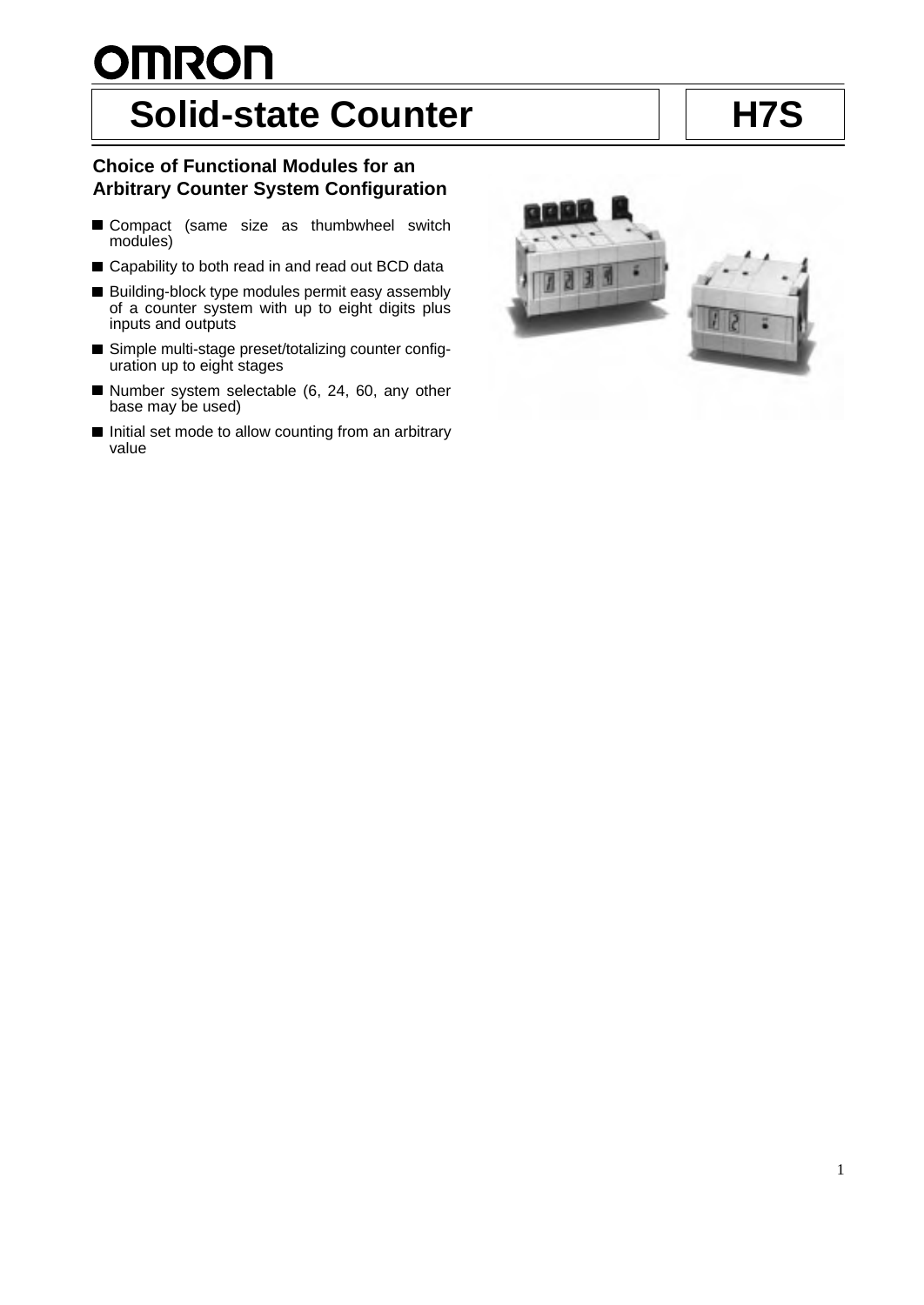# Ordering Information -

| <b>Model</b>                        | <b>Function</b>                                                                                                    |
|-------------------------------------|--------------------------------------------------------------------------------------------------------------------|
| <b>Counter Unit</b>                 | • Serves as a single-digit element of a multi-digit Counter.                                                       |
| <b>H7SA</b>                         | Reads in and out BCD data.                                                                                         |
|                                     | Displays a digit by backlighted LCD.                                                                               |
|                                     | May be combined with up to seven other Counter elements to form an 8-digit Counter<br>(maximum).                   |
|                                     | • Specifies a selectable number system.                                                                            |
| <b>Input-Output Unit</b><br>H7SB-A  | Specifies the input-output mode of the Counter.<br>$\bullet$                                                       |
|                                     | Specifies the counting speed of the Counter.                                                                       |
|                                     | Selects either Initial Set or Preset mode.                                                                         |
|                                     | Communicates with up to eight H7SA Counters.                                                                       |
|                                     | Generates output when the count value of the Counter coincides with the preset value.                              |
|                                     | Provides open collector output for loads.                                                                          |
| <b>Preset Output Unit</b><br>H7SB-B | Generates coincidence output in multistage Counter system configuration.                                           |
|                                     | Communicates with up to eight decimal-coded thumbwheel switch modules.                                             |
|                                     | Provides open collector output for loads.                                                                          |
| <b>Fan-out Unit</b>                 | Amplifies signals from the H7SA Counters.<br>$\bullet$                                                             |
| H7SB-C                              | Converts BCD signals into decimal or BCD/BCD (Signal Distributor) (real/complementary<br>code) data.               |
|                                     | Distributes signals to respective stages in multistage Counter system configuration.                               |
| <b>Battery Unit</b><br>H7SB-D       | • Serves for battery backup to retain the contents of memory (i.e. count data) in the event of a<br>power failure. |
|                                     | • The life expectancy of the battery is five years at 20°C with the 8-digit model of model H7SA.                   |

# **Accessories (Order Separately)**

| <b>Card-edge Connector</b> | <b>P7S-22P</b> |
|----------------------------|----------------|
| <b>End Caps (pair)</b>     | A7P-M          |

# **Combination Examples**

**Read-out Counter (A)**



## **Read-out Counter (B)**

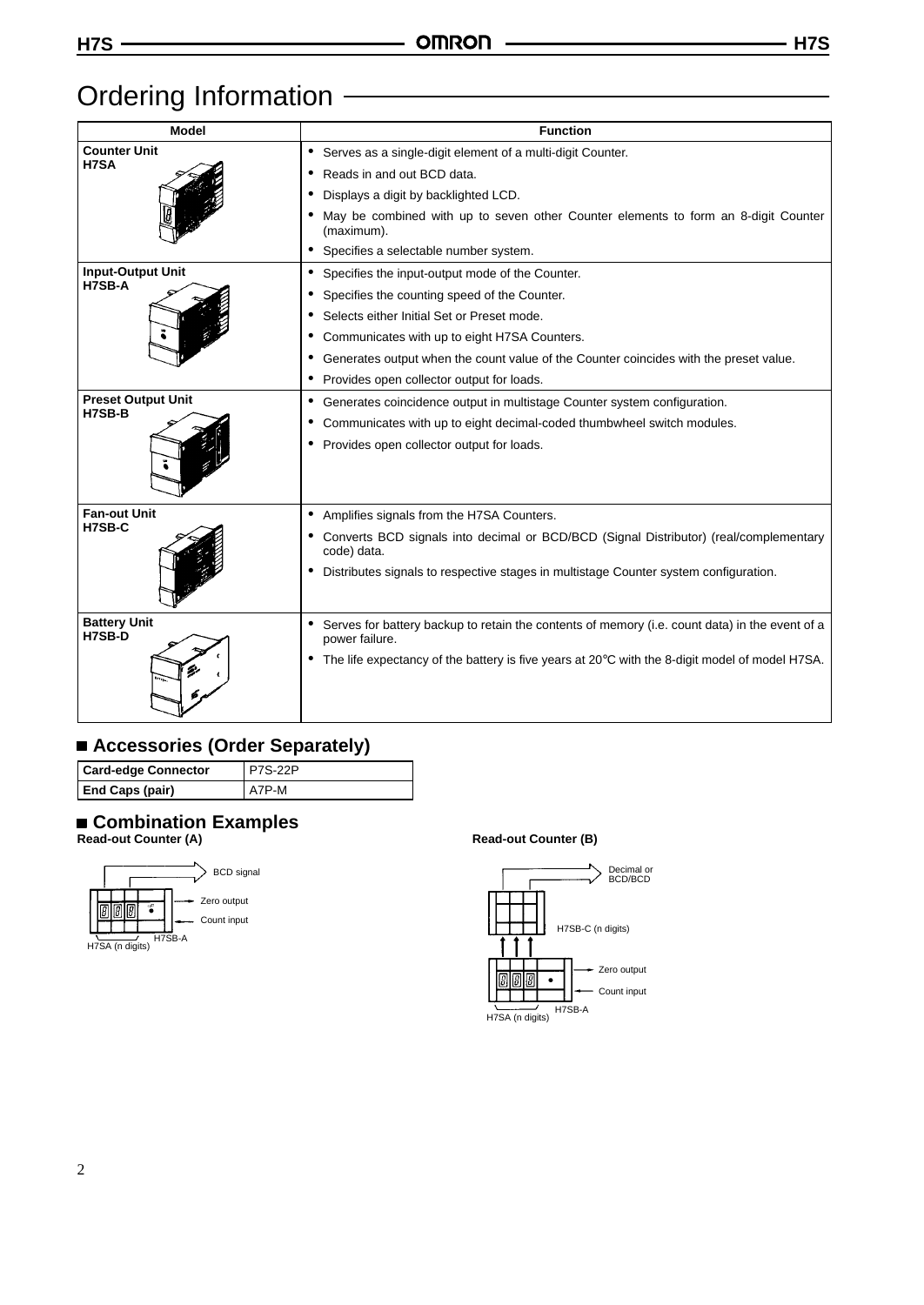#### **Read-in/Read-out Counter**



### **Counter with Selectable Number System**



#### **Preset Counter**



# **Specifications**

# **Ratings**

#### **Supply voltage** 5 VDC ±10% (contains 10% ripple) **Power consumption H7SA:** 75 mW per Unit H7SB-A: 75 mW per Unit H7SB-B: 75 mW per Unit H7SB-C: 50 mW per Unit **Max. counting speed** 30 cps/1,000 cps (wire-selectable) **Count input No voltage input** Short-circuit impedance: 1 kΩ max. Short-circuit residual voltage: 1.0 V max. (current flow through count input terminal when shorted: 0.5 mA) Open-circuit impedance: 100 kΩ min. Voltage input: HIGH level: 4 to 30 V LOW level: 0 to 2 V (Input resistance: 27 kΩ) **Reset system** External reset (reset signal time: 0.02 s) **Control output Control output Control output Control** output **Control** output **Control** Open collector: 30 VDC max., 100 mA max., ON residual voltage: 0.5 V max. **BCD input (to H7SA)** Short-circuit impedance: 1 kΩ max. Short-circuit residual voltage: 1.0 V max. (breakdown voltage: 5 V) Open-circuit impedance: 100 kΩ min. **BCD output (from H7SA)** Open drain: 5 V 1 mA (breakdown voltage: 5 V) **Decimal or BCD/BCD output (from H7SB-C) (see note)** Open collector: 30 VDC 20 mA, ON residual voltage: 0.5 V max.

**Note:** BCD: BCD complementary code

#### **Multistage Counter**

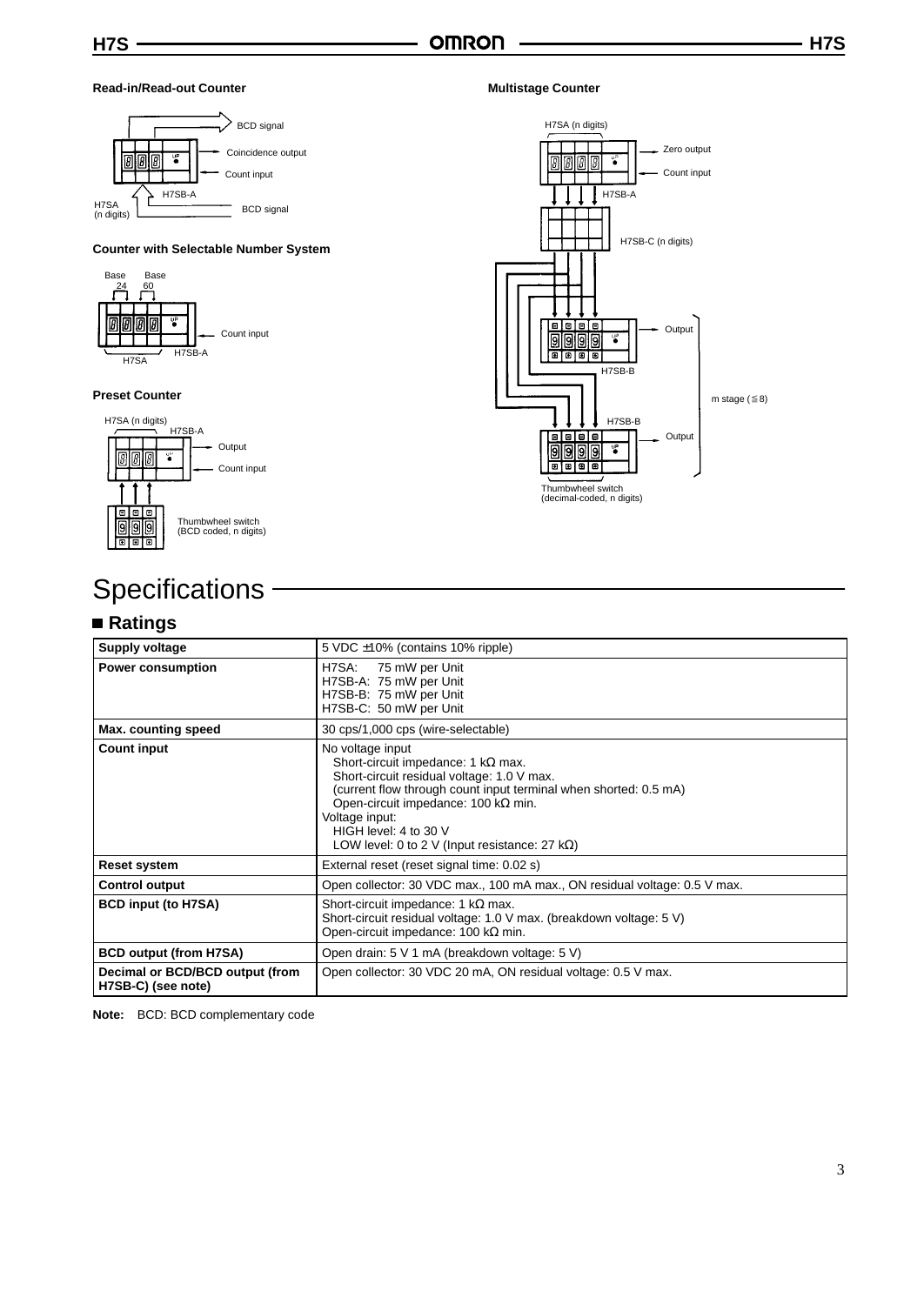| <b>Insulation resistance</b> | 100 $M\Omega$ min. (at 500 VDC)                                                                                              |  |  |  |  |
|------------------------------|------------------------------------------------------------------------------------------------------------------------------|--|--|--|--|
| Dielectric strength          | 1.000 VAC 50/60 Hz for 1 minute                                                                                              |  |  |  |  |
| <b>Vibration resistance</b>  | 10 to 55 Hz; 0.75 mm double amplitude<br>Destruction:<br>10 to 55 Hz; 0.3 mm double amplitude<br>Malfunction:                |  |  |  |  |
| <b>Shock resistance</b>      | 300 m/s <sup>2</sup> (approx. 30 G)<br>Destruction:<br>100 m/s <sup>2</sup> (approx. 10 G)<br>Malfunction:                   |  |  |  |  |
| <b>Ambient temperature</b>   | Operating: $-10^{\circ}$ C to 55 $^{\circ}$ C (with no icing)<br>Storage: $-25^{\circ}$ C to 65 $^{\circ}$ C (with no icing) |  |  |  |  |
| <b>Ambient humidity</b>      | 35% to 85%                                                                                                                   |  |  |  |  |

# **Dimensions**

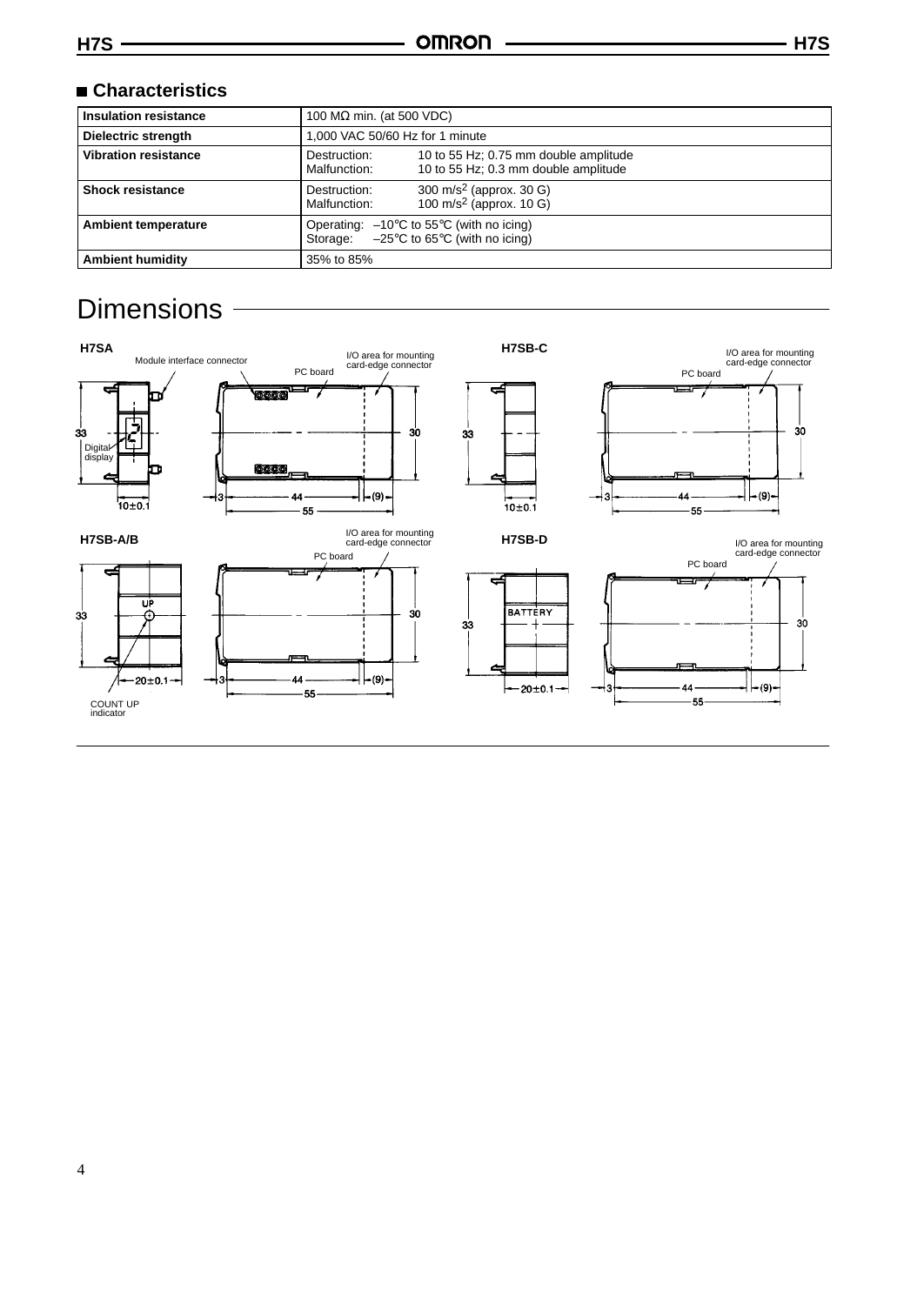# **Panel Cutouts for Flush Mounting**

**When Multiple H7SAs (n Digits) are Combined with One H7SB-A**





# **When Multiple H7SAs (n Digits) are Combined with One H7SB-A and One H7SB-D**





### **When Multiple H7SB-Cs (n Digits) are Used**





A = (10 x n) + 12 B = (10 x n) + 9

**When Multiple A7PSs (n Digits) are Combined with One H7SB-B in Multistage Counter Configuration**



B



A = (10 x n) + 20 + 12 B = (10 x n) + 20 + 9

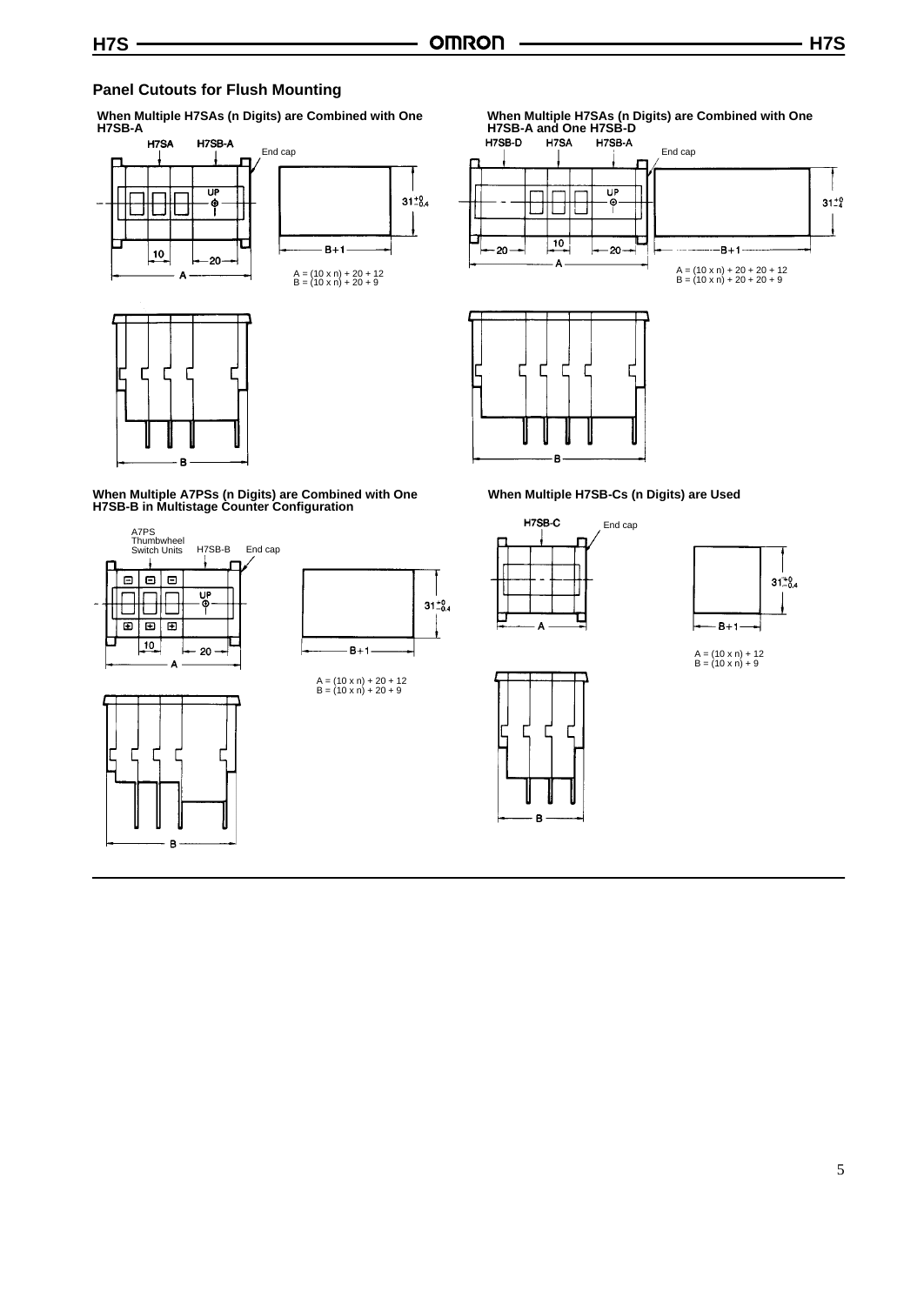#### **Connector Mounting Holes for Front Mounting When Multiple H7SAs (n Digits) are Combined with One H7SB-A**



# **When Multiple H7SAs (n Digits) are Combined with One H7SB-A and One H7SB-D**



### **When Multiple H7SB-Cs (n Digits) are Used**



B



\* The card-edge connector is an exclusive but optional accessory. Refer to Accessories.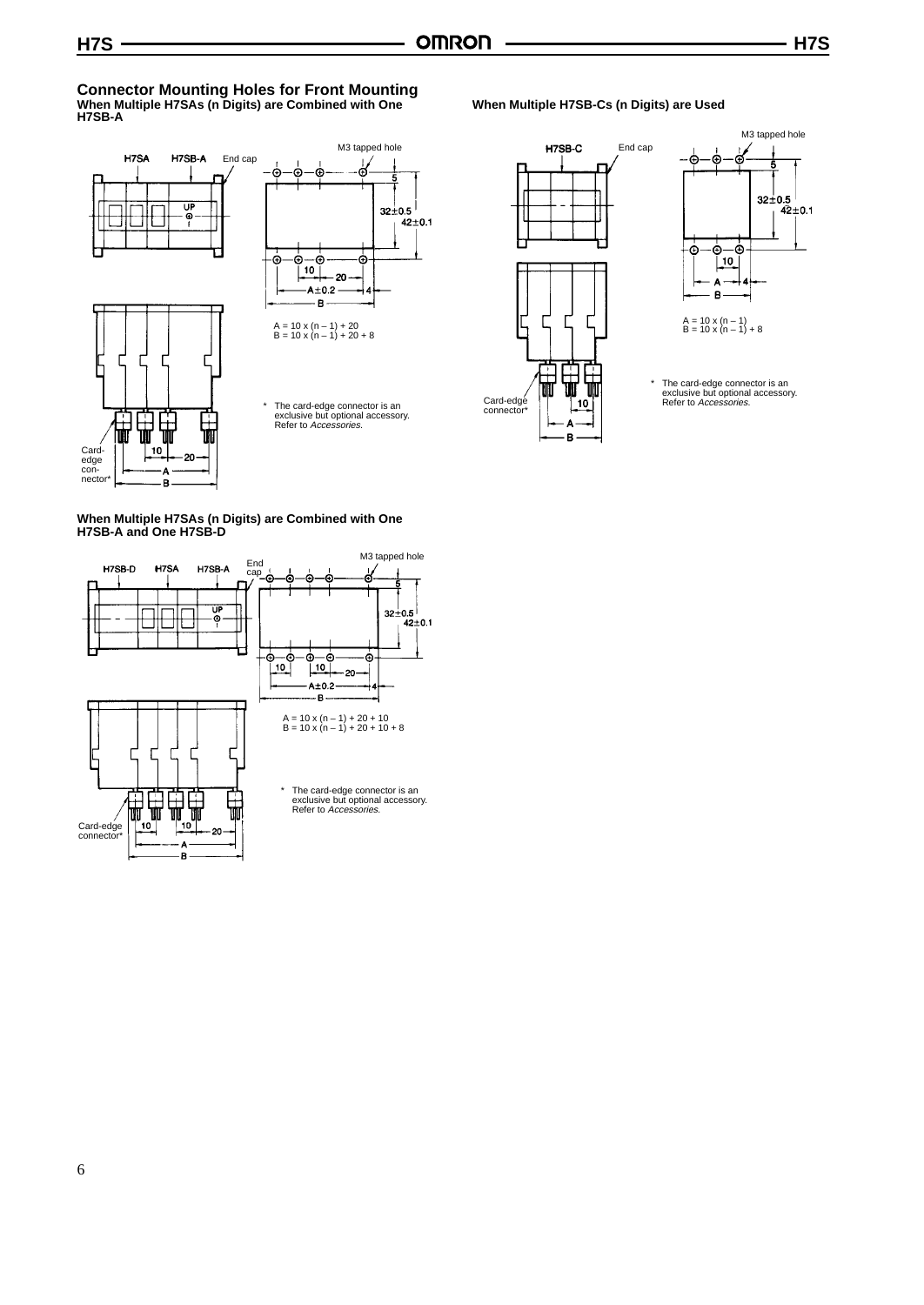# Timing Charts/Operation Modes

# **Operations (Basic Combination of H7SA with H7SB-A)**

# **Preset Mode**



# **Initial Set Mode**

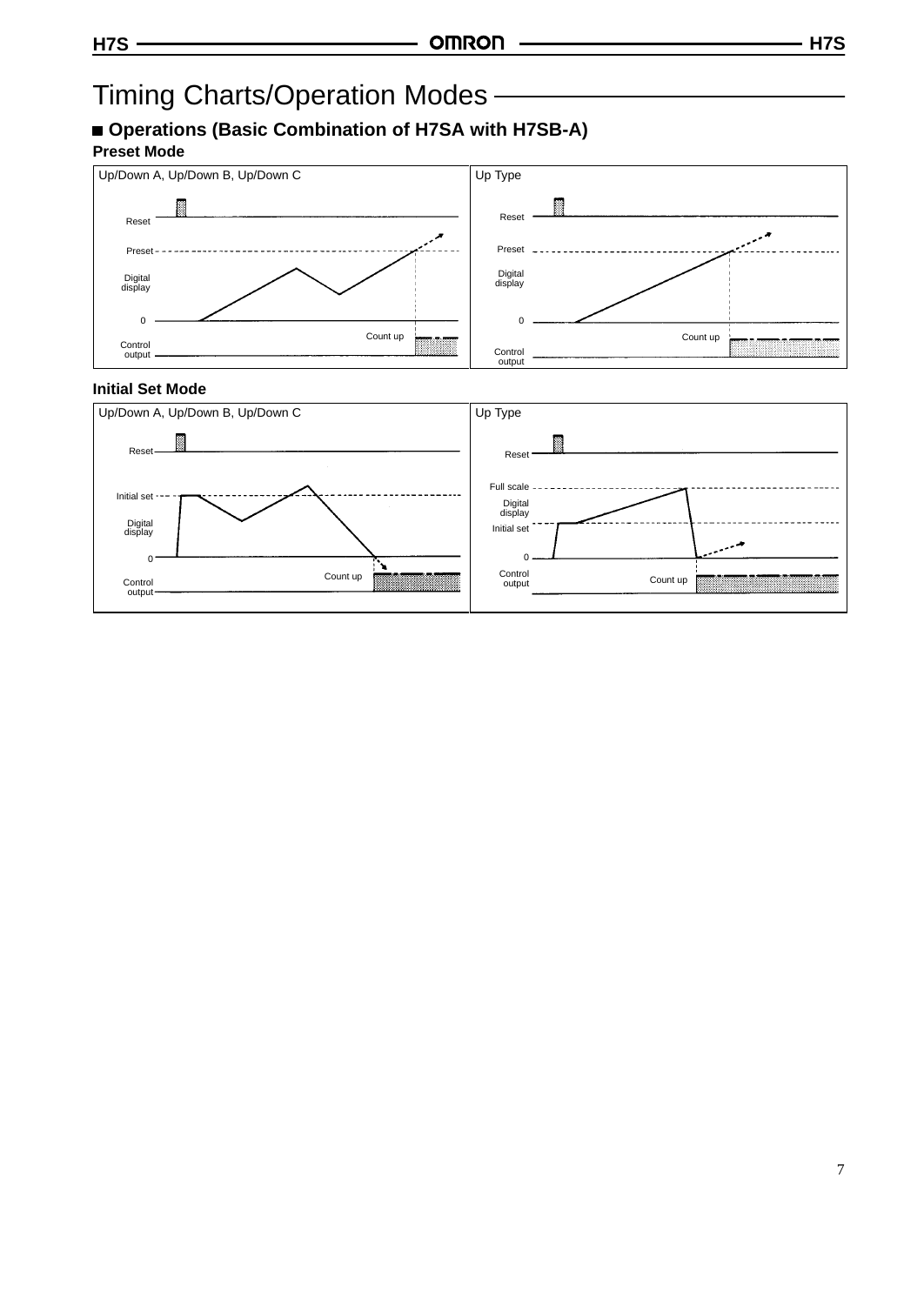# **Input Mode**

- **Note:** 1. No-voltage input type
	- H: 1 kΩ max. of impedance when the contact turns ON
	- 1 V max. of residual voltage when the contact turns ON L: 100 kΩ min. of impedance when the contact turns OFF
	-
	- Voltage input type
	- H: Input signal voltage +4 to +30 V
	- L: Input signal voltage 0 to 2 V
	- 2. Up/Down A Counter (Command input)
	- The duration of A must be more than the minimum signal width (30 cps: 16.7 ms; 1 kcps: 0.5 ms).
	- 3. Up/Down B Counter (Separate input)
	- There is no limitation on the phase relationship between Count input 1 and Count input 2.
	- 4. Up/Down C Counter (Phase differential input) The duration of B must be more than half the minimum signal width. Count input 1 and Count input 2 must be of the same counting speed.

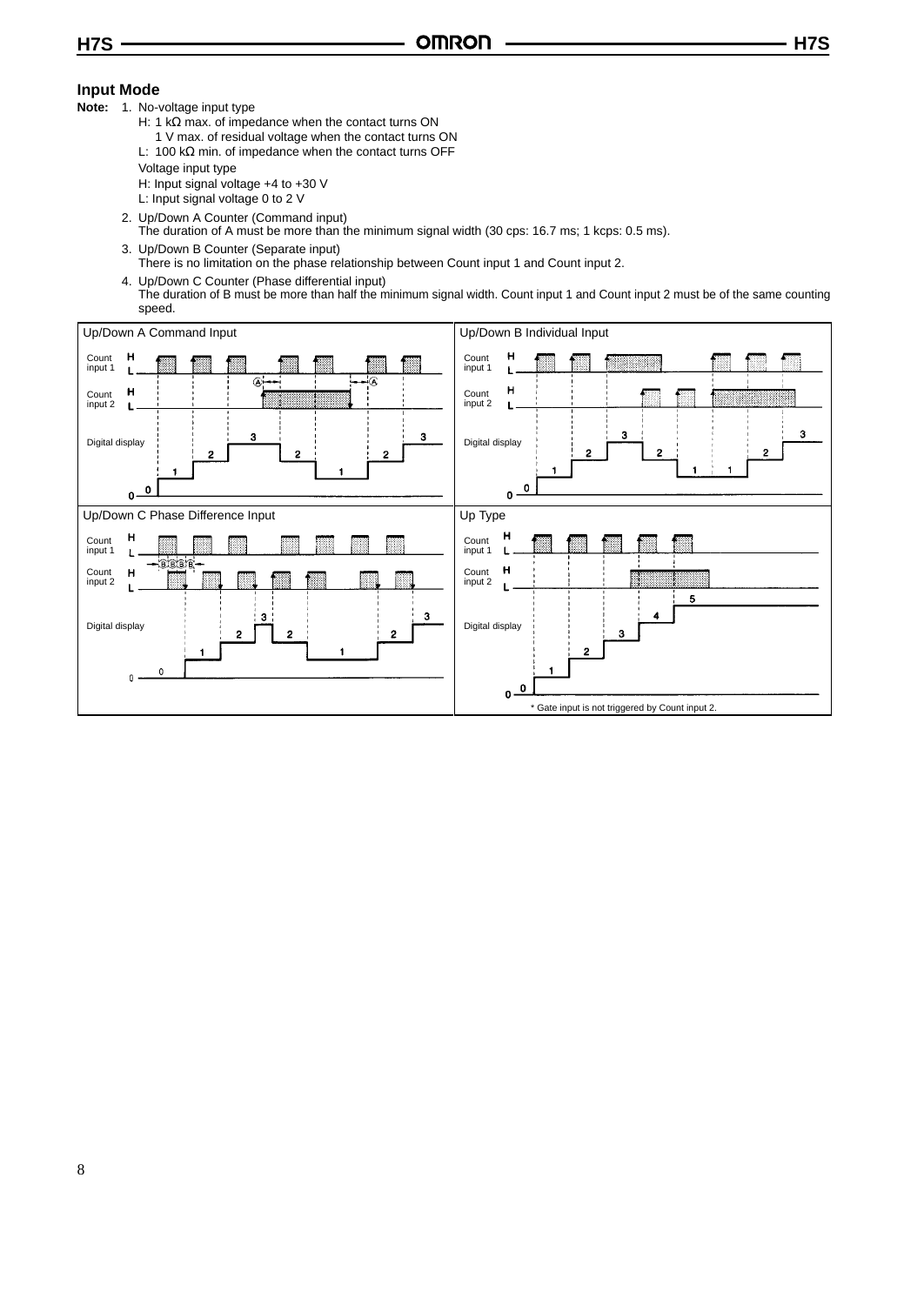#### **Basic Operation Mode (H7SA + H7SB-A)** Self-holding One-shot output (fixed to 0.5 s) **(Basic Combination of H7S with H7SB-A)** output Control output**Preset Mode (Up/Down A, B, C, and Up Type) Timing chart Configuration N** BCD data 懓 K Reset  $HZSA$ Preset Control output Digital display ų  $\theta$ Control input H7SB-A **Note:** As soon as the pre-Control set value is changed output to 0 in N mode, the **K** in the state of the **K** in the state of the **K** in the **K** in the **K** in the **K** in the **K** in the state of the **K** in the state of the **K** in the state of the **K** in the state of the **K** is produce output is produced. Thumbwheel switches (for BCD code presetting) Reset 国国国 Preset Digital display  $\mathbf{0}$ Control output **Initial Set Mode (Up/Down A, B, C) Timing chart Configuration N** BCD data p ľ  $HZ$ Reset Initial set Control output Digital display 냏 00 Control input  $\overline{0}$ H7SB-A **Note:** The initial set value must be other than Control output lя Īв 0 in N mode 0 in N mode. **K** K B Thumbwheel switches (for BCD code setting) Reset Initial set Digital display

0 Control output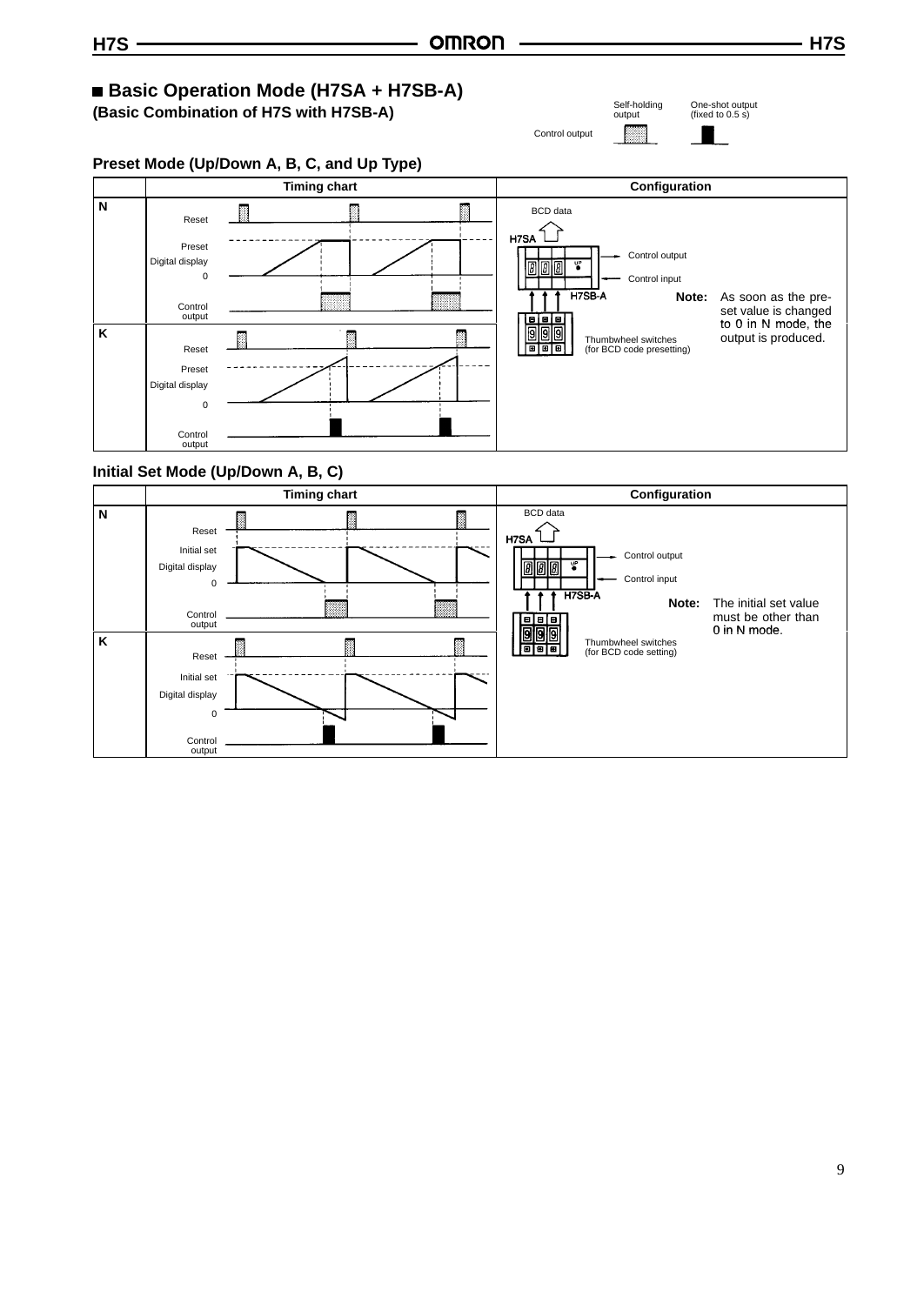# **Applied Operation Mode (H7SA + H7SB-A + H7SB-C + H7SB-B)**

(In the case of multiple stages and digits) Set the H7SA in K mode.

### **Preset Mode (Up/Down A, B, C)**

(See note 1.)



**Note:** 1. The above timing chart applies to the H7SB-A in preset without presetting thumbwheel switches connected.

2. "Preset" means a value preset by the thumbwheel switches combined with the H7SB-B. Control outputs 1 and 2 respectively indicate the outputs to be produced by the H7SB-B when present value coincides with presets 1 and 2.



**Initial Set Mode (Up/Down A, B, C)**



2. "Preset" means a value preset by the thumbwheel switches combined with the H7SB-B. Control outputs 1 and 2 respectively indicate the outputs to be produced by the H7SB-B when present value coincides with presets 1 and 2.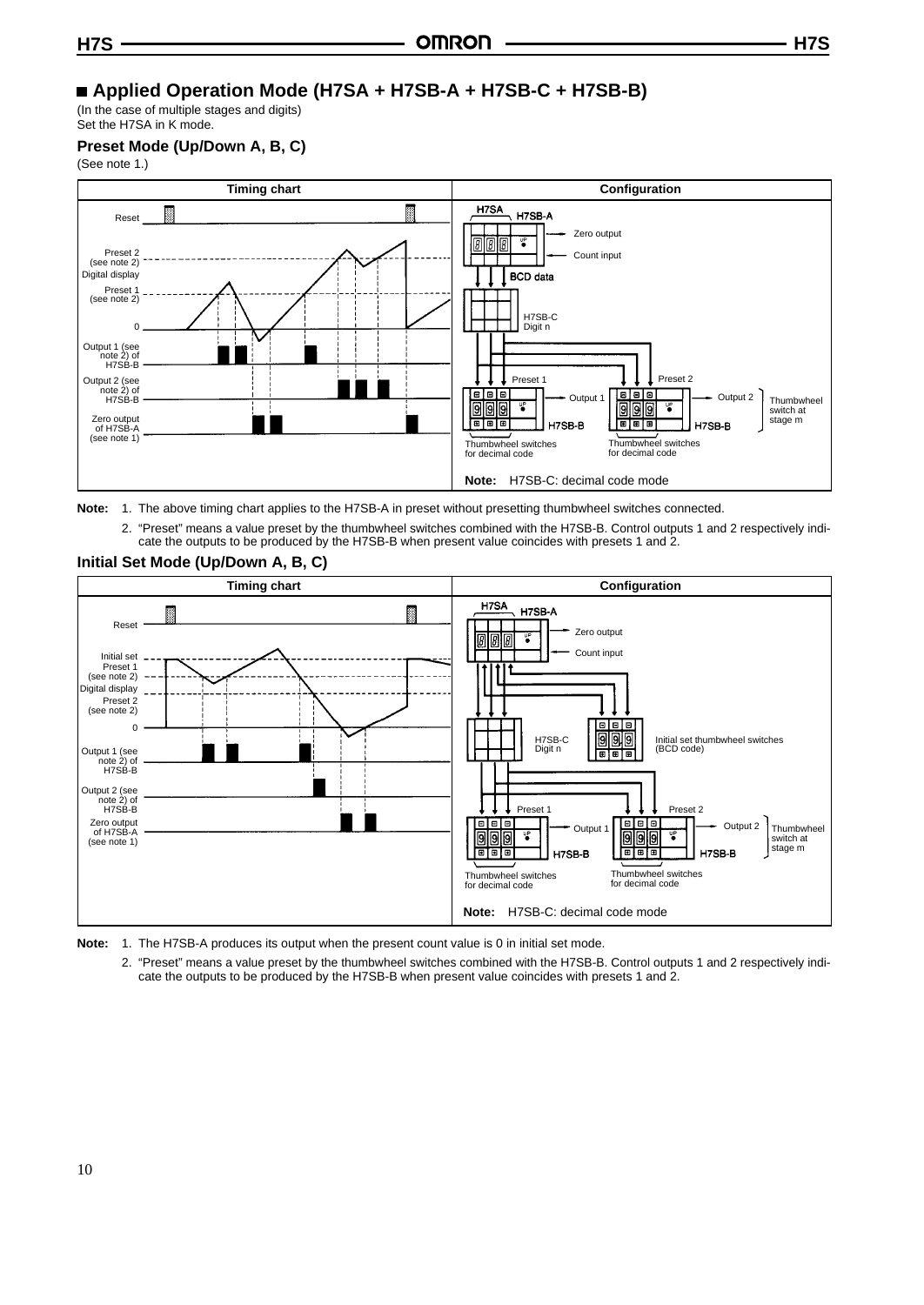# Functions of I/O Terminals

# **H7SA**

**Block Diagram**



| <b>Terminal No.</b> | Signal    | <b>Function</b>                                                                                                                                                |
|---------------------|-----------|----------------------------------------------------------------------------------------------------------------------------------------------------------------|
| A <sub>1</sub>      | COM       | 0 V terminal                                                                                                                                                   |
| A2                  | <b>DA</b> | Terminals for BCD data input from external devices such as thumbwheel switch and PC.                                                                           |
| A3                  | DB        | Each terminal represents the following place value:                                                                                                            |
| A4                  | DC        | $\mathbf{D}\mathbf{A}$<br>$rac{\text{DB}}{2}$<br>DC<br>D<br>$\overline{4}$<br>$\mathbf{1}$<br>8                                                                |
| A <sub>5</sub>      | DD.       |                                                                                                                                                                |
| A <sub>6</sub>      | Vacant    | $---$                                                                                                                                                          |
| A7                  | DP        | Terminal for specifying the decimal point lighting on LCD. The decimal point illuminates when<br>this terminal is connected to any of the COM terminals.       |
| A <sub>8</sub>      | XM        | Terminal for setting the arbitrary number system function. When this terminal is connected to<br>any of the COM terminals, any number system may be specified. |
| A9                  | Vacant    | $---$                                                                                                                                                          |
| A <sub>10</sub>     | CI        | Terminal for count pulse input from the low-order digit. (The 1st digit is for pulse input from<br>the H7SB-A.)                                                |
| A11                 | Vacant    | $---$                                                                                                                                                          |
| <b>B1</b>           | X         | Terminal for setting any base when the arbitrary number system function is in effect. This<br>terminal is connected to terminals B2 (OA) through B5 (OD).      |
| <b>B2</b>           | OA        | Terminals for BCD data output to external devices such as PC and display. Each terminal                                                                        |
| B <sub>3</sub>      | OB        | represents the following place value.                                                                                                                          |
| <b>B4</b>           | ОC        | $\frac{OB}{2}$<br>$\underline{OC}$<br>$\overline{OD}$<br><u>OA</u><br>$\mathbf{A}$<br>R<br>1                                                                   |
| <b>B5</b>           | OD        |                                                                                                                                                                |
| B <sub>6</sub>      | Vacant    | $--$                                                                                                                                                           |
| <b>B7</b>           | COM       | 0 V terminal                                                                                                                                                   |
| B <sub>8</sub>      | COM       | 0 V terminal                                                                                                                                                   |
| B <sub>9</sub>      | Vacant    | $-$                                                                                                                                                            |
| <b>B10</b>          | CO        | Terminal for count pulse output (carry) to the high-order digit.                                                                                               |
| <b>B11</b>          | Vacant    | $---$                                                                                                                                                          |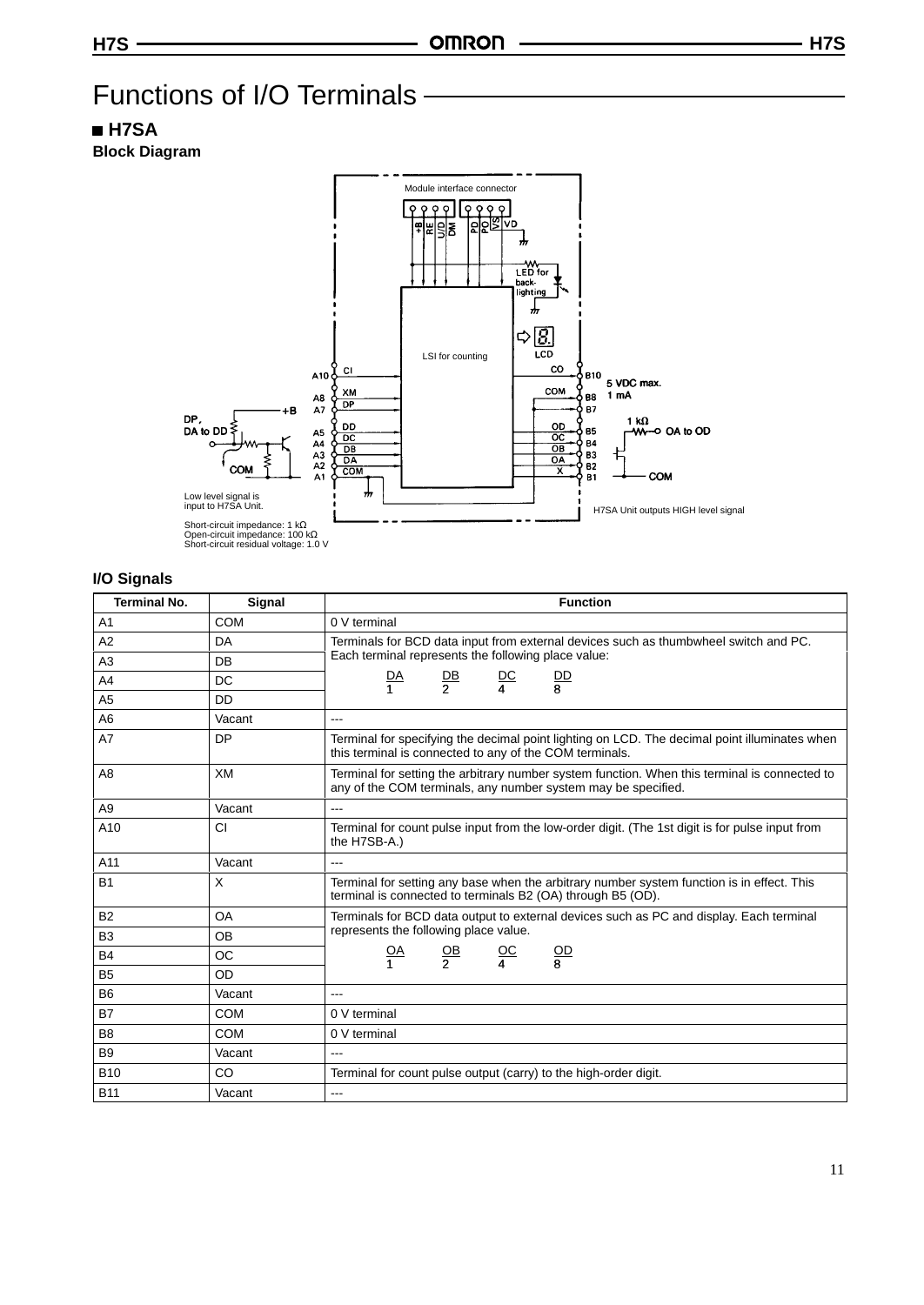### **Output Status of OA to OD**

| <b>Count value</b> | OA | <b>OB</b> | <b>OC</b> | OD |  |  |
|--------------------|----|-----------|-----------|----|--|--|
| $\mathbf 0$        | 0  | 0         | 0         | 0  |  |  |
| 1                  |    | 0         | 0         | 0  |  |  |
| $\overline{2}$     | 0  | 1         | 0         | 0  |  |  |
| 3                  |    |           | 0         | 0  |  |  |
| 4                  | 0  | 0         | 1         | 0  |  |  |
| 5                  | 1  | 0         | 1         | 0  |  |  |
| 6                  | 0  |           |           | 0  |  |  |
| 7                  |    | 1         | 1         | 0  |  |  |
| 8                  | 0  | 0         | 0         | 1  |  |  |
| 9                  |    | 0         | 0         | 1  |  |  |
| ON: 0, OFF: 1      |    |           |           |    |  |  |

 **H7SB-A Block Diagram**



| <b>Terminal No.</b> | Signal    | <b>Function</b>                                                                                                                                                                                           |
|---------------------|-----------|-----------------------------------------------------------------------------------------------------------------------------------------------------------------------------------------------------------|
| A1                  | COM       | 0 V terminal                                                                                                                                                                                              |
| A2                  | RE(N)     | Reset input terminal<br>(No voltage input: Reset input signal is applied when this terminal is short-circuited or<br>opened.)                                                                             |
| A3                  | CP2(N)    | Count input terminals<br>(No voltage input: CP2 and CP1 are applied when these terminals are short-circuited or                                                                                           |
| A <sub>4</sub>      | CP1(N)    | opened.)                                                                                                                                                                                                  |
| A <sub>5</sub>      | Vacant    | ---                                                                                                                                                                                                       |
| A <sub>6</sub>      | <b>OM</b> | Terminal for specifying the operation mode of control output. The operation mode is set to "N"<br>mode when this terminal is connected to any of the COM terminals and to "K" mode when left<br>open.     |
| A7                  | FM        | Terminal for specifying the maximum counting speed of the Counter. The counting speed is<br>set to 30 cps when this terminal is connected to any of the COM terminals and to 1,000 cps<br>when left open. |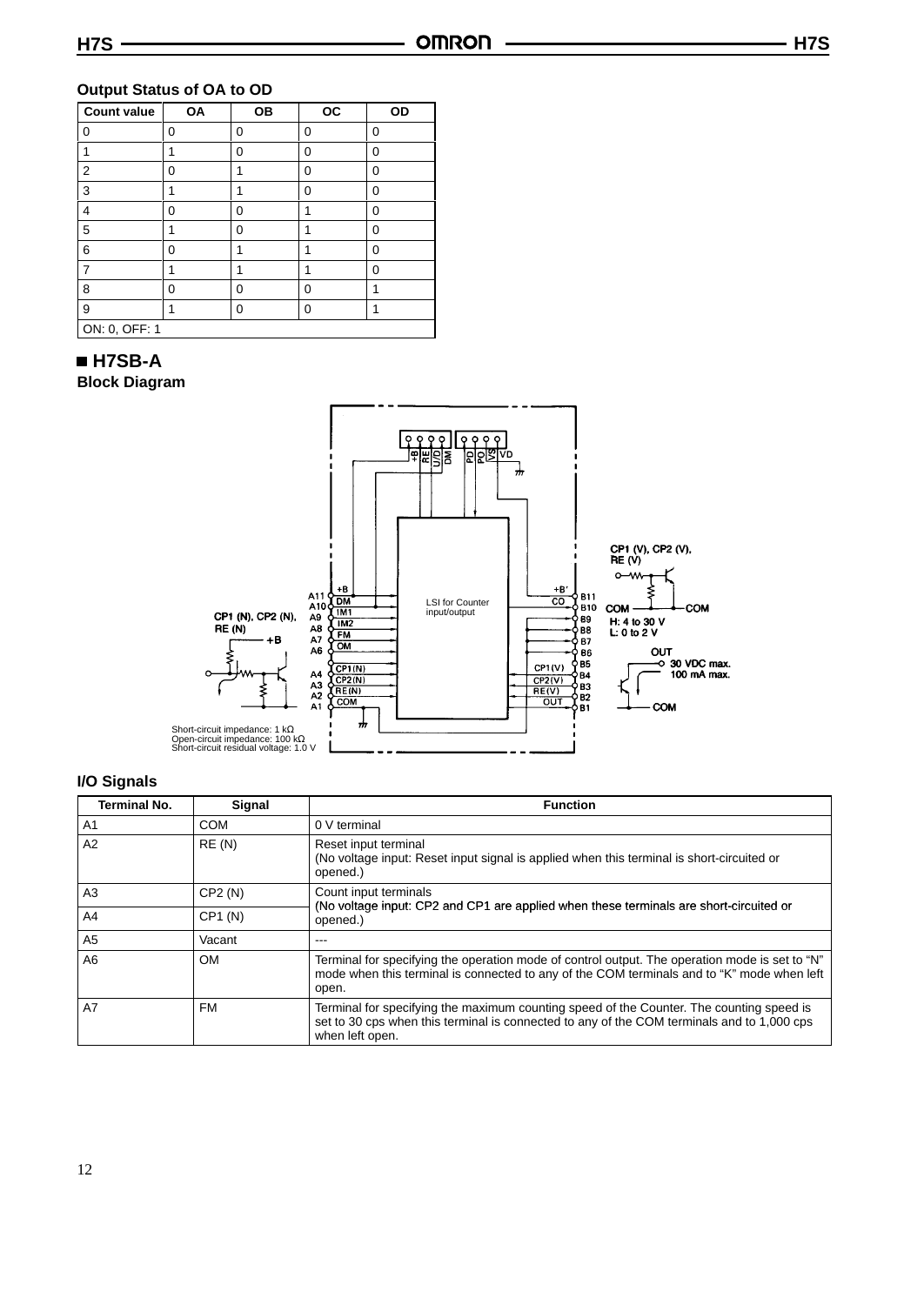| H7S                   |                 | <b>OMRON</b><br>H <sub>7</sub> S                                                                                      |
|-----------------------|-----------------|-----------------------------------------------------------------------------------------------------------------------|
| <b>Terminal No.</b>   | Signal          | <b>Function</b>                                                                                                       |
| A8                    | IM <sub>2</sub> | Terminals for input mode specification.                                                                               |
|                       |                 | <u>IM2</u><br><u>IM1</u><br>Mode selected<br>H<br>Н<br>Up/Down A                                                      |
|                       |                 | н<br>Up/Down B                                                                                                        |
| A <sub>9</sub>        | IM <sub>1</sub> | Up/Down C<br>н<br>Up only                                                                                             |
|                       |                 | "L" refers to IM1 or IM2 connected to any of the COM terminals, while "H" refers to IM1 or<br>Note:<br>IM2 left open. |
| $\Lambda$ 1 $\Lambda$ | <b>DM</b>       | Torminal for data mode specification. The data mode is set to "Ipitial Set" mode when this                            |

|                |            | the contract of the contract of the contract of<br><b>UP ONLY</b>                                                                                                        |  |  |  |  |  |
|----------------|------------|--------------------------------------------------------------------------------------------------------------------------------------------------------------------------|--|--|--|--|--|
|                |            | "L" refers to IM1 or IM2 connected to any of the COM terminals, while "H" refers to IM1 or<br>Note:<br>IM2 left open.                                                    |  |  |  |  |  |
| A10            | <b>DM</b>  | Terminal for data mode specification. The data mode is set to "Initial Set" mode when this<br>terminal is connected to terminal COM and to "Preset" mode when left open. |  |  |  |  |  |
| A11            | $+B$       | Terminal for control power supply application                                                                                                                            |  |  |  |  |  |
| <b>B1</b>      | <b>OUT</b> | Terminal for control output when the count value of H7SA coincides with its preset value with<br>respect to all digits.                                                  |  |  |  |  |  |
| <b>B2</b>      | RE(V)      | Reset input terminal (Voltage input)                                                                                                                                     |  |  |  |  |  |
| B <sub>3</sub> | CP2(V)     | Count input terminals                                                                                                                                                    |  |  |  |  |  |
| B <sub>4</sub> | CP1 (V)    | (Voltage input)                                                                                                                                                          |  |  |  |  |  |
| <b>B5</b>      | Vacant     | ---                                                                                                                                                                      |  |  |  |  |  |
| B6             | <b>COM</b> | 0 V terminal                                                                                                                                                             |  |  |  |  |  |
| <b>B7</b>      | <b>COM</b> | 0 V terminal                                                                                                                                                             |  |  |  |  |  |
| B <sub>8</sub> | <b>COM</b> | 0 V terminal                                                                                                                                                             |  |  |  |  |  |
| B <sub>9</sub> | <b>COM</b> | 0 V terminal                                                                                                                                                             |  |  |  |  |  |
| <b>B10</b>     | CO.        | Terminal for count pulse output to H7SA                                                                                                                                  |  |  |  |  |  |
| <b>B11</b>     | $+B'$      | Power terminal for battery backup                                                                                                                                        |  |  |  |  |  |

# **H7SB-B**

**Block Diagram**



| <b>Terminal No.</b> | Signal          | <b>Function</b>                                                                                                          |
|---------------------|-----------------|--------------------------------------------------------------------------------------------------------------------------|
| A1                  | <b>COM</b>      | 0 V terminal                                                                                                             |
| A11                 | $+B$            | Terminal for control power supply application                                                                            |
| <b>B1</b>           | <b>OUT</b>      | Terminal for control output when the input value of H7SB-C coincides with its preset value<br>with respect to all digits |
| <b>B2</b>           | IN <sub>1</sub> | Terminals for coincidence signal input from thumbwheel switches (decimal-coded).                                         |
| B <sub>3</sub>      | IN <sub>2</sub> |                                                                                                                          |
| <b>B4</b>           | IN <sub>3</sub> |                                                                                                                          |
| B <sub>5</sub>      | IN <sub>4</sub> |                                                                                                                          |
| B <sub>6</sub>      | IN <sub>5</sub> |                                                                                                                          |
| <b>B7</b>           | IN <sub>6</sub> |                                                                                                                          |
| B <sub>8</sub>      | IN <sub>7</sub> |                                                                                                                          |
| <b>B9</b>           | IN <sub>8</sub> |                                                                                                                          |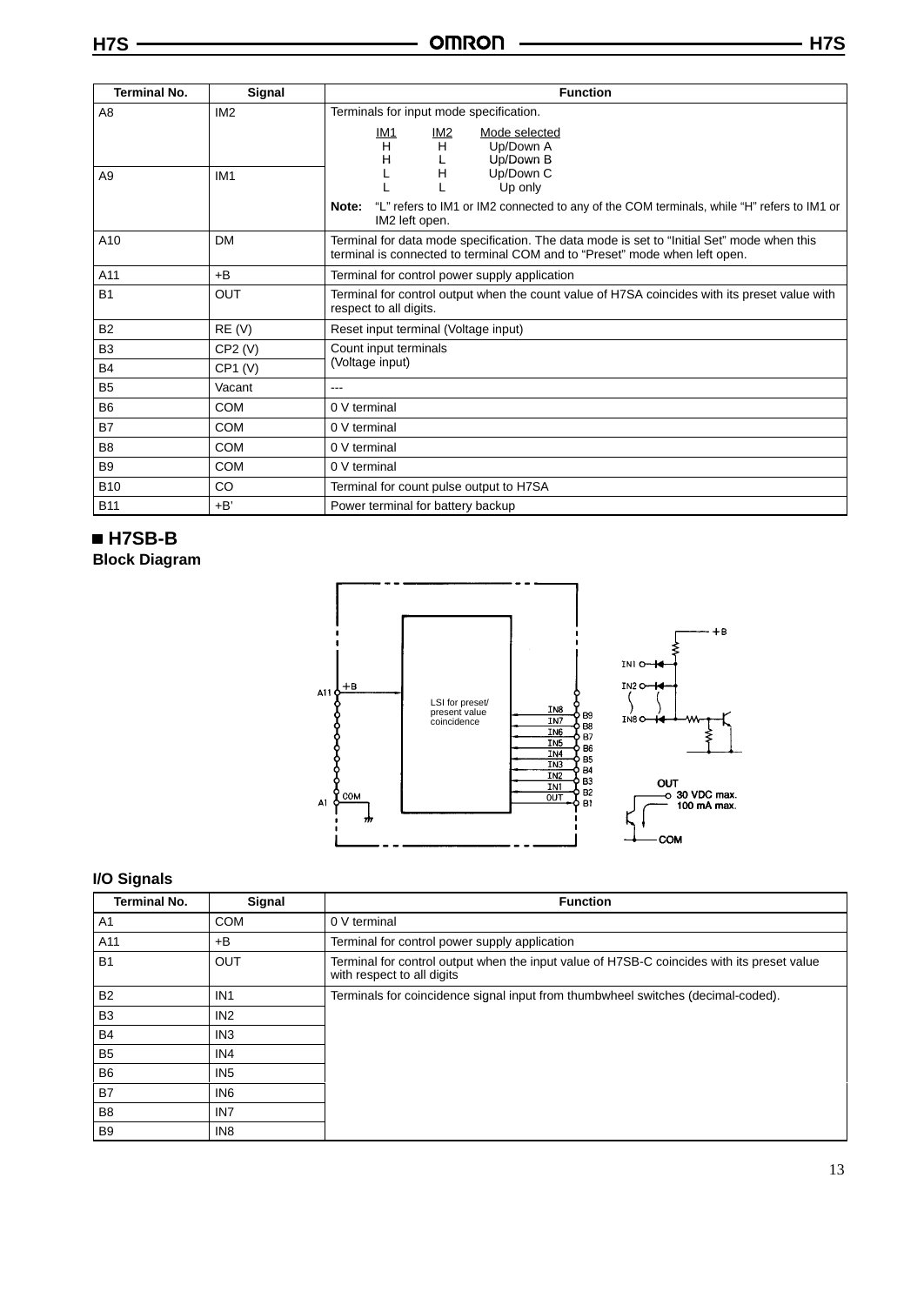# **H7SB-C Block Diagram**



Low level signal is input to H7SB-C.

Short-circuit impedance: 1 kΩ Open-circuit impedance: 100 kΩ Short-circuit residual voltage: 1.0 V

| <b>Terminal No.</b>                          | Signal                               | <b>Function</b>                                                                                                                                                                                                                                       |                                                                         |                         |                |  |  |  |  |  |  |
|----------------------------------------------|--------------------------------------|-------------------------------------------------------------------------------------------------------------------------------------------------------------------------------------------------------------------------------------------------------|-------------------------------------------------------------------------|-------------------------|----------------|--|--|--|--|--|--|
| A1                                           | <b>COM</b>                           | 0 V terminal                                                                                                                                                                                                                                          |                                                                         |                         |                |  |  |  |  |  |  |
| A <sub>2</sub><br>A3<br>A4<br>A <sub>5</sub> | DA<br>DB<br>DC<br>DD                 | Terminals for BDC data input from H7SA.<br>Each terminal represents the following place value: DA/1 DB/2 DC/4 DD/8                                                                                                                                    |                                                                         |                         |                |  |  |  |  |  |  |
| A11                                          | $+B$                                 |                                                                                                                                                                                                                                                       | Terminal for control power supply application                           |                         |                |  |  |  |  |  |  |
| <b>B1</b>                                    | OUT <sub>0</sub>                     |                                                                                                                                                                                                                                                       | Terminals for decimal or BCD data output as specified by B/D (No. B11). |                         |                |  |  |  |  |  |  |
| B <sub>2</sub><br>B <sub>3</sub>             | OUT <sub>1</sub><br>OUT <sub>2</sub> |                                                                                                                                                                                                                                                       | Signal                                                                  | Output                  |                |  |  |  |  |  |  |
| <b>B4</b>                                    | OUT <sub>3</sub>                     |                                                                                                                                                                                                                                                       |                                                                         | <b>BCD</b> code         | Decimal code   |  |  |  |  |  |  |
| B <sub>5</sub><br>B <sub>6</sub>             | OUT4<br>OUT <sub>5</sub>             |                                                                                                                                                                                                                                                       | OUT <sub>0</sub>                                                        | $\overline{\mathsf{A}}$ | $\mathbf 0$    |  |  |  |  |  |  |
| B7                                           | OUT6                                 |                                                                                                                                                                                                                                                       | OUT <sub>1</sub>                                                        | $\overline{\mathsf{B}}$ | 1              |  |  |  |  |  |  |
| B8                                           | OUT7                                 |                                                                                                                                                                                                                                                       | OUT <sub>2</sub>                                                        | $\overline{C}$          | $\overline{2}$ |  |  |  |  |  |  |
| <b>B</b> 9<br><b>B10</b>                     | OUT <sub>8</sub><br>OUT9             |                                                                                                                                                                                                                                                       | OUT <sub>3</sub>                                                        | $\overline{D}$          | 3              |  |  |  |  |  |  |
|                                              |                                      |                                                                                                                                                                                                                                                       | OUT4                                                                    | $---$                   | 4              |  |  |  |  |  |  |
|                                              |                                      |                                                                                                                                                                                                                                                       | OUT <sub>5</sub>                                                        | A                       | 5              |  |  |  |  |  |  |
|                                              |                                      |                                                                                                                                                                                                                                                       | OUT <sub>6</sub>                                                        | B                       | 6              |  |  |  |  |  |  |
|                                              |                                      |                                                                                                                                                                                                                                                       | OUT7                                                                    | $\mathsf{C}$            | $\overline{7}$ |  |  |  |  |  |  |
|                                              |                                      |                                                                                                                                                                                                                                                       | OUT <sub>8</sub>                                                        | D                       | 8              |  |  |  |  |  |  |
|                                              |                                      |                                                                                                                                                                                                                                                       | OUT <sub>9</sub>                                                        | $---$                   | 9              |  |  |  |  |  |  |
|                                              |                                      | In the above table, A, B, C, and D indicate place values 1, 2, 4, and 8, respectively.<br>Do not use OUT 4 and 9 when using BCD codes.                                                                                                                |                                                                         |                         |                |  |  |  |  |  |  |
| <b>B11</b>                                   | B/D                                  | Terminal for specifying the contents of data on output terminals. When this terminal is con-<br>nected to COM, decimal codes are output from OUT0 through OUT9. When left open, BCD<br>codes are output from OUT0 through OUT3 and OUT5 through OUT8. |                                                                         |                         |                |  |  |  |  |  |  |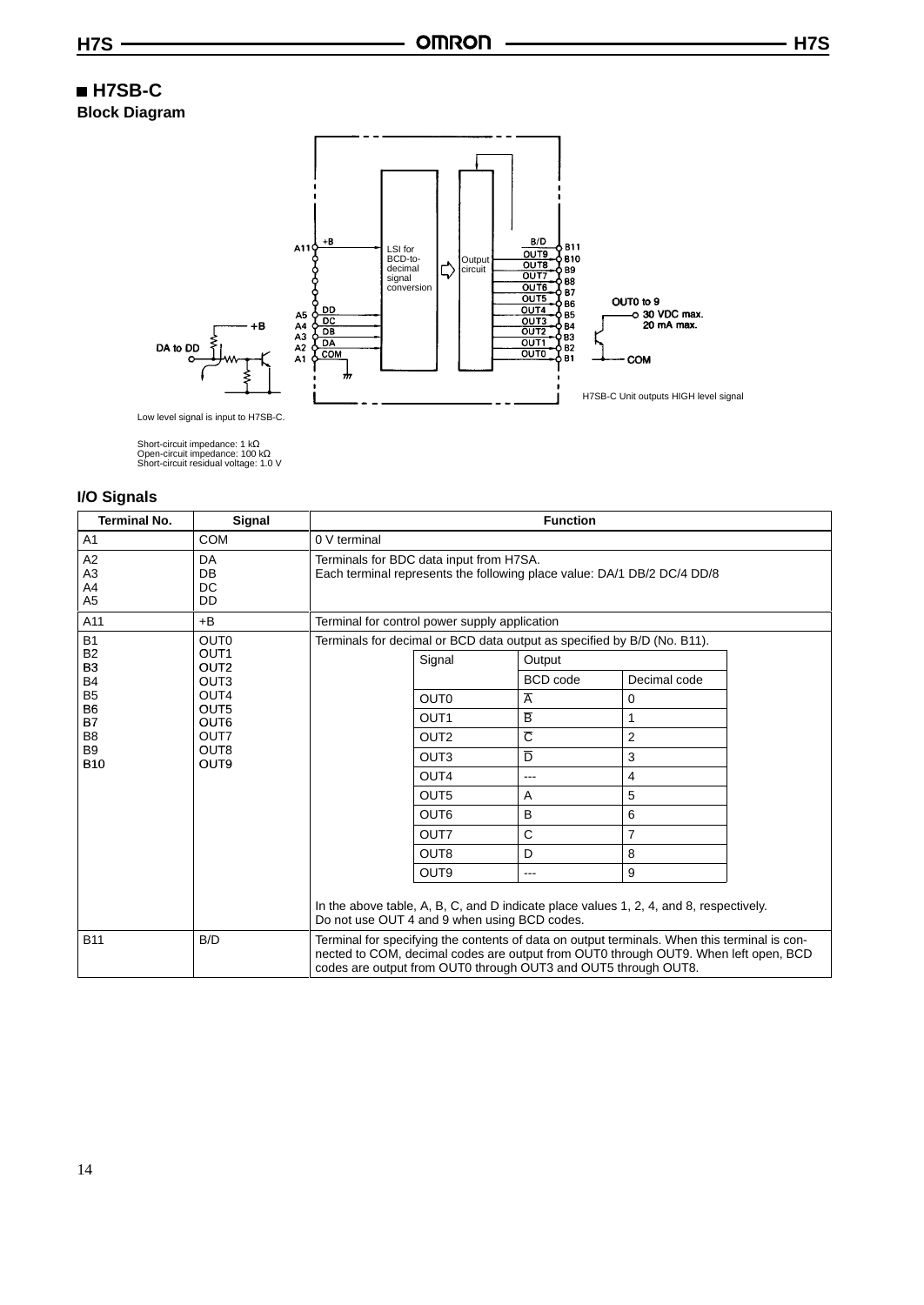|          | Input         |          |             | <b>Decimal code</b> |             |              |             |             |             |             |             |             |          | <b>BCD</b> code |             |              |          |             |             |             |             |             |                |
|----------|---------------|----------|-------------|---------------------|-------------|--------------|-------------|-------------|-------------|-------------|-------------|-------------|----------|-----------------|-------------|--------------|----------|-------------|-------------|-------------|-------------|-------------|----------------|
|          |               |          |             |                     |             |              |             | <b>OUT</b>  |             |             |             |             |          | <b>OUT</b>      |             |              |          |             |             |             |             |             |                |
| DA       | <b>DB</b>     | DC       | DD          | $\bf{0}$            |             | $\mathbf{2}$ | 3           | 4           | 5           | 6           | 7           | 8           | 9        | 0               |             | $\mathbf{2}$ | 3        | 4           | 5           | 6           | 7           | 8           | 9              |
| $\Omega$ | 0             | 0        | 0           |                     | $\mathbf 0$ | 0            | $\mathbf 0$ | $\mathbf 0$ | $\mathbf 0$ | $\mathbf 0$ | $\mathbf 0$ | $\mathbf 0$ | 0        | 1               | 1           | 1            |          | $\mathbf 0$ | $\mathbf 0$ | $\mathbf 0$ | $\mathbf 0$ | $\mathbf 0$ | 0              |
|          | 0             | $\Omega$ | $\mathbf 0$ | $\Omega$            |             | $\Omega$     | $\Omega$    | $\mathbf 0$ | $\Omega$    | 0           | $\mathbf 0$ | 0           | $\Omega$ | 0               | 1           | 4            |          | $\Omega$    | 1           | $\Omega$    | $\mathbf 0$ | $\Omega$    | 0              |
| $\Omega$ |               | $\Omega$ | $\Omega$    | $\Omega$            | 0           | 1            | 0           | $\Omega$    | 0           | 0           | 0           | 0           | $\Omega$ | 1               | $\Omega$    | 4            |          | $\Omega$    | $\Omega$    | 1           | 0           | $\Omega$    | 0              |
|          |               | $\Omega$ | $\Omega$    | $\Omega$            | $\Omega$    | $\Omega$     | 1           | $\Omega$    | $\Omega$    | $\mathbf 0$ | $\Omega$    | $\mathbf 0$ | $\Omega$ | $\Omega$        | $\mathbf 0$ | 1            |          | $\Omega$    | 1           | 1           | $\Omega$    | $\Omega$    | 0              |
| $\Omega$ | $\Omega$      | 1        | $\Omega$    | $\Omega$            | $\Omega$    | $\Omega$     | $\Omega$    | 1           | $\Omega$    | 0           | $\Omega$    | $\mathbf 0$ | $\Omega$ | 1               | 1           | $\Omega$     |          |             | $\Omega$    | $\Omega$    | 1           | $\Omega$    | 0              |
|          | 0             | 1        | $\Omega$    | $\Omega$            | $\Omega$    | $\Omega$     | $\Omega$    | $\mathbf 0$ | 4           | 0           | 0           | 0           | $\Omega$ | 0               | 1           | $\Omega$     |          | $\Omega$    | 1           | $\Omega$    |             | $\Omega$    | 0              |
| $\Omega$ |               | 1        | $\Omega$    | $\Omega$            | $\Omega$    | $\Omega$     | $\Omega$    | $\Omega$    | $\Omega$    | 1           | $\Omega$    | $\mathbf 0$ | $\Omega$ | 1               | $\Omega$    | $\Omega$     |          | $\Omega$    | $\Omega$    | 1           |             | $\Omega$    | 0              |
|          |               | 1        | $\Omega$    | $\mathbf 0$         | $\mathbf 0$ | $\Omega$     | $\Omega$    | $\Omega$    | 0           | 0           |             | $\Omega$    | $\Omega$ | $\Omega$        | $\Omega$    | $\Omega$     |          | $\Omega$    | 1           | 1           | 1           | $\Omega$    | 0              |
| $\Omega$ | $\Omega$      | $\Omega$ | 1           | $\Omega$            | 0           | $\Omega$     | $\Omega$    | $\Omega$    | $\Omega$    | 0           | $\mathbf 0$ | 1           | $\Omega$ |                 | 1           | 1            | $\Omega$ | $\Omega$    | $\Omega$    | $\Omega$    | 0           | 4           | 0              |
|          | $\Omega$      | 0        | 4           | 0                   | 0           | 0            | 0           | 0           | 0           | 0           | 0           | 0           | ٠        | 0               | и           | и            | 0        | 0           | 1           | $\mathbf 0$ | 0           |             | $\overline{ }$ |
|          | ON: 0, OFF: 1 |          |             |                     |             |              |             |             |             |             |             |             |          |                 |             |              |          |             |             |             |             |             |                |

## **Output Status of OUT 0 to 9**

# **H7SB-D**

**Block Diagram**



## **Terminal Arrangement when Connector is Mounted**

| $\lfloor$ A $\lfloor$ B $\rfloor$   |                |
|-------------------------------------|----------------|
| ∩                                   | $\omega$       |
| ര ര                                 |                |
| $\begin{matrix} 0 & 0 \end{matrix}$ |                |
| $\circledcirc$                      |                |
| $\circledD$                         | $\mathcal{F}$  |
| ⋒                                   | $^{\circ}$     |
| ⋒                                   | ⊚              |
| ⋒                                   | ◉              |
| ⊚                                   | <b>Q</b>       |
| ໑                                   | $\circledcirc$ |
| ന                                   | ന              |
|                                     |                |

**(REAR VIEW)**

# Accessories (Order Separately) **P7S-22P Card-edge Connector**



**Mounting Height with Connector Flush Mounting**



15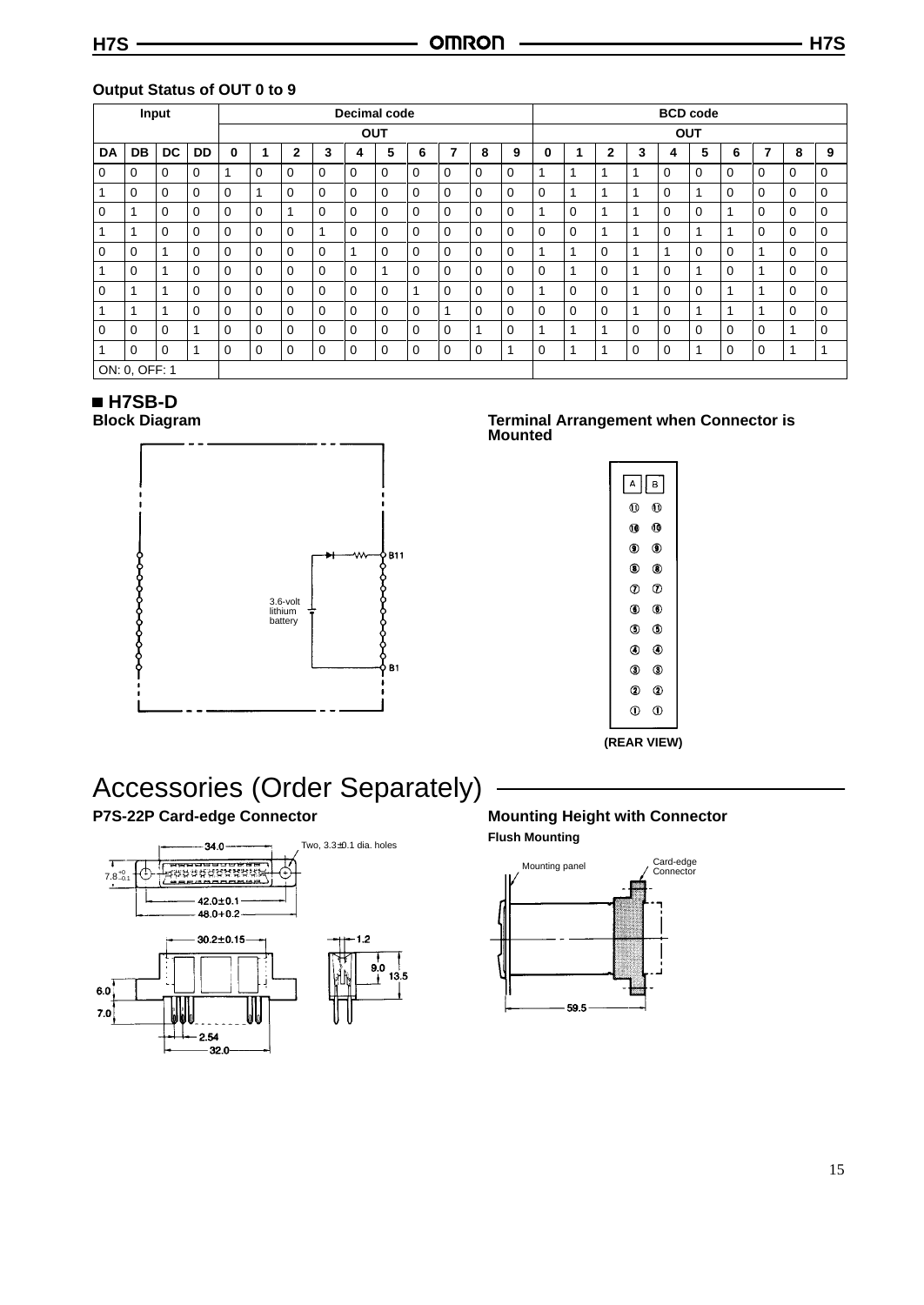### **Front Mounting**



# **Precautions**

# **Flush Mounting**

After assembling the component units with end caps at both ends, push the assembly into the panel cutout and make sure that it is secured and flush with the surface of the mounting panel.



### **Connections**

### **Data Input Terminals**

The data input terminal circuits of both the H7SA Counter Unit and H7SB-C Fan-out Unit are as shown below.



### **A7P-M End Caps**

End Caps are attached to each end of the assembled Counter system components and are used to secure the Counter system to a mounting panel.



#### (No Voltage Input)

For no voltage input, either of the following methods of connection is recommended for the data input terminals (DA through DD) of both the H7SA and H7SB-C Units.



#### (Voltage Input)

If it is likely that a voltage of 5 V or more will be applied to the data input terminals of the H7SA and H7SB-C Units, be sure to insert a diode as shown in the diagram below.



**Note:** When the external device is in the ON state, Vi must be 1 V or less.